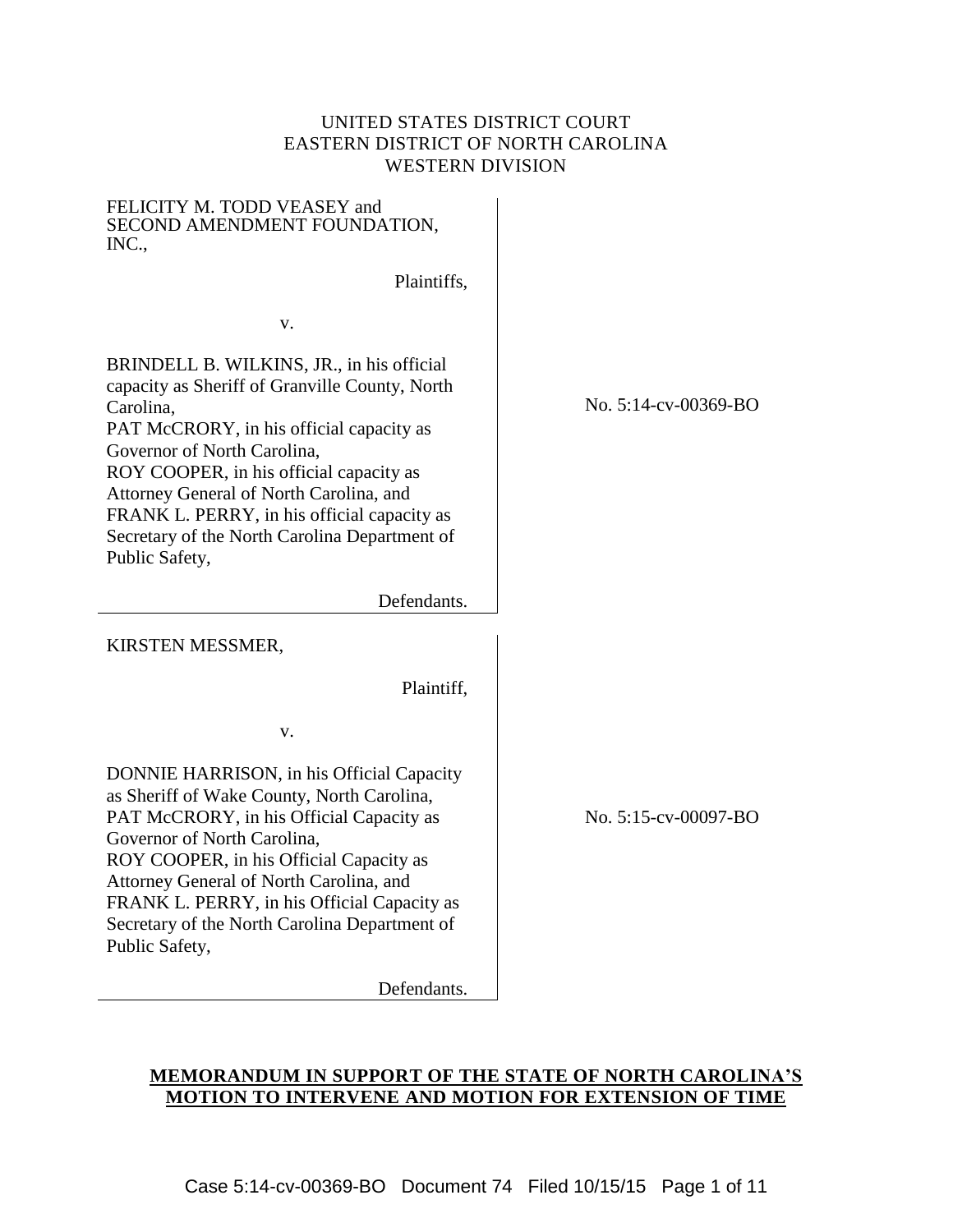The State of North Carolina, respectfully submits this memorandum of law in support of its Motion to Intervene in the above-matters for the limited purpose of contesting Plaintiffs' Motion for Attorneys' Fees, and for a Motion for an Extension of Time in which to file their Response to the Plaintiffs' Motion for Attorneys' Fees.

In pursuit of efficiency, the Procedural History and Argument sections of the companion cases of Veasey v. Wilkins, Case No. 5:14-cv-00369-BO and Messmer v. Harrison, Case No. 5:15-cv-00097-BO are incorporated herein. Each of those cases involves the same constitutional challenge to N.C.G.S.  $\S$  14-415.12(a), which is a State statute addressing applicant qualifications for a concealed carry permit, and have a similar procedural history.

#### **PROCEDURAL HISTORY**

On June 25, 2014, Plaintiff Veasey and the Second Amendment Foundation, Inc. filed their complaint against Sheriff Defendant Wilkins in his official capacity as the Sheriff of Granville County, North Carolina, asserting constitutional challenges to N.C.G.S. § 14- 415.12(a). [5:14-cv-00369, DE # 1]. On February 11, 2015 an Amended Complaint was filed adding Defendants Pat McCrory, in his official capacity as Governor of North Carolina, Roy Cooper, in his official capacity as Attorney General of North Carolina, and Frank L. Perry, in his official capacity as Secretary of the North Carolina Department of Public Safety. [5:14-cv-00369, DE # 33]. On March 10, 2015, Plaintiff Messmer filed her complaint against Sheriff Defendant Harrison in his official capacity as the Sheriff of Wake County, North Carolina, Pat McCrory, in his official capacity as Governor of North Carolina, Roy Cooper, in his official capacity as Attorney General of North Carolina, and Frank L. Perry, in his official capacity as Secretary of the North Carolina Department of Public Safety asserting constitutional challenges to N.C.G.S. § 14-415.12(a). [5:15-cv-00097, DE # 1].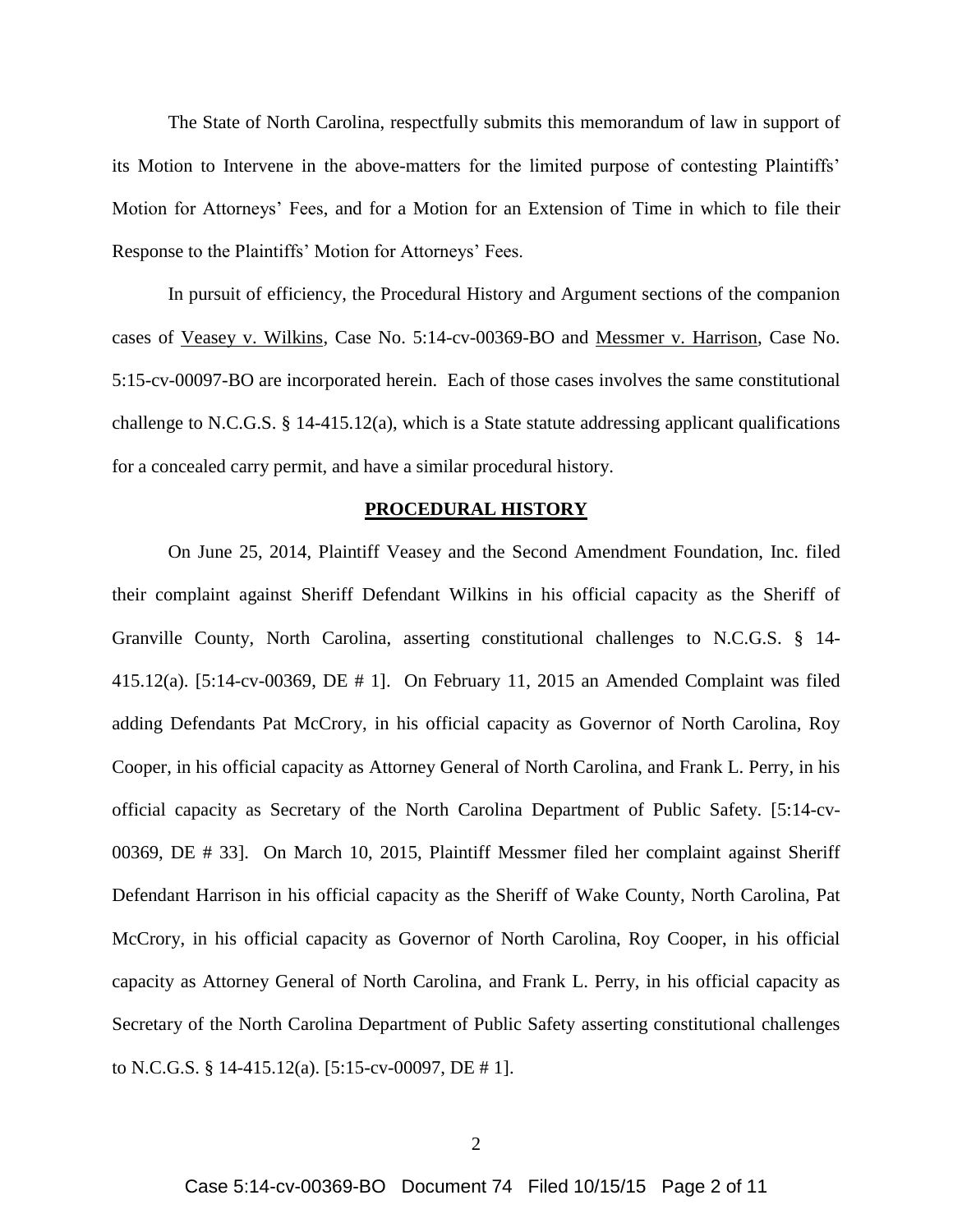Plaintiffs filed motions for preliminary injunction seeking to enjoin the Defendants from enforcing the citizenship requirements of N.C.G.S. § 14-415.12(a). [5:14-cv-00369, DE # 20; 5:15-cv-00097, DE # 2]. On April 24, 2015, the Court granted Plaintiffs' motion for preliminary injunction. [5:14-cv-00369, DE # 46; 5:15-cv-00097, DE # 24].

Defendants McCrory, Cooper and Perry filed motions to dismiss Plaintiffs' complaints. [5:14-cv-00369, DE # 43; 5:15-cv-00097, DE # 21]. Defendant Sheriffs also filed motions to dismiss Plaintiffs' complaints. [5:14-cv-00369, DE # 14, 36; 5:15-cv-00097, DE # 26]. On July 31, 2015 and August 5, 2015, respectively, this Court granted Defendants McCrory, Cooper and Perry's motion to dismiss Plaintiffs complaints, but denied the Sheriff Defendants Motions to Dismiss. [5:14-cv-00369, DE # 58; 5:15-cv-00097, DE # 40]. With its Orders, the Court found that the Sherriff Defendants were following State law in applying the citizenship requirements for concealed carry permitting, and were therefore State agents for the purpose of this litigation. Furthermore, according to the Court's order, should the Sheriff Defendants be found to have violated the Plaintiffs' constitutional rights, any fees awarded would be assessed against the Sheriffs in their official capacities, to be paid by the State of North Carolina. [5:14-cv-00369, DE # 43; 5:15-cv-00097, DE # 21].

On August 5, 2015, as part of a comprehensive overhaul of the gun laws in North Carolina, Governor McCrory signed legislation which amended the challenged citizenship requirement of N.C.G.S. § 14-415.12(a). On August 7, 2015, the Sheriffs filed a Motion to Dismiss for Lack of Subject Matter Jurisdiction. [5:14-cv-00369, DE# 60; 5:15-cv-00097, DE# 41]. On August 28, 2015, Plaintiffs filed their Responses to the Motion to Dismiss for Lack of Subject Matter Jurisdiction. [5:14-cv-00369, DE# 66; 5:15-cv-00097, DE# 45]. That same day,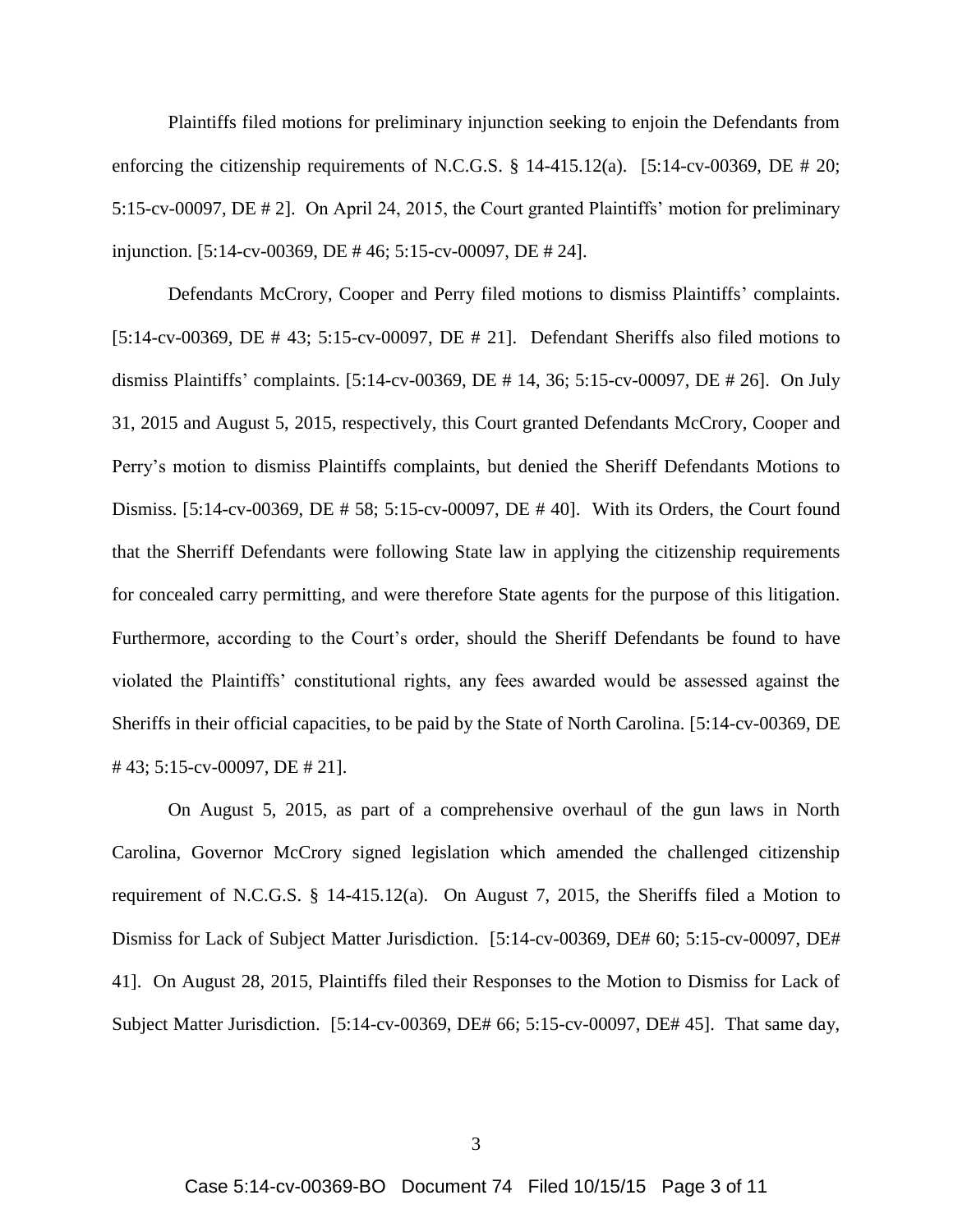Plaintiffs also filed Motions for Attorneys' Fees. [5:14-cv-00369, DE# 64; 5:15-cv-00097, DE# 43].

On September 14, 2015, the Court granted a consent motion to extend the Sheriffs' time to file their Reply in Support of their Motion to Dismiss for Lack of Subject Matter Jurisdiction and their Response to the Plaintiffs' Motion for Attorneys' Fees, up to and including October 9, 2015. [5:14-cv-00369, DE# 70; 5:15-cv-00097, DE# 49]. On September 17, 2015, counsel for the Sheriff Defendants alerted the State of North Carolina of the pending Motions for Attorneys' Fees and the Sheriff Defendants belief, based on the Courts previous orders, that the State of North Carolina should oppose Plaintiffs' motions on behalf of the State. On October 8, 2015, Defendant Sheriffs filed a Consent Motion for an Extension of Time to respond to Plaintiffs' Motion for Attorneys' Fees, up to and including October 21, 2015. [5:14-cv-00369, DE# 71; 5:15-cv-00097, DE# 50].

#### **ARGUMENT**

## **I. THE STATE OF NORTH CAROLINA IS ENTITLED TO INTERVENE AS A MATTER OF RIGHT UNDER RULE 24(a).**

In order to intervene as a matter of right under Fed. R. Civ. P. 24(a)(2), an application for intervention "must meet all four of the following requirements: (1) the application to intervene must be timely; (2) the applicant must have an interest in the subject matter of the underlying action; (3) the denial of the motion to intervene would impair or impede the applicant's ability to protect its interest; and (4) the applicant's interest is not adequately represented by the existing parties to the litigation." Houston General Insurance Co. v. Moore, 193 F.3d 838, 839 (4th Cir. 1999). Each of these requirements must be evaluated liberally in favor of intervention. See, e.g., United States v. City of Los Angeles, 288 F.3d 391, 398 (9th Cir. 2002); WildEarth Guardians v. Nat'l Park Serv., 604 F.3d 1192, 1198 (10th Cir. 2010). Moreover, the court should "accept as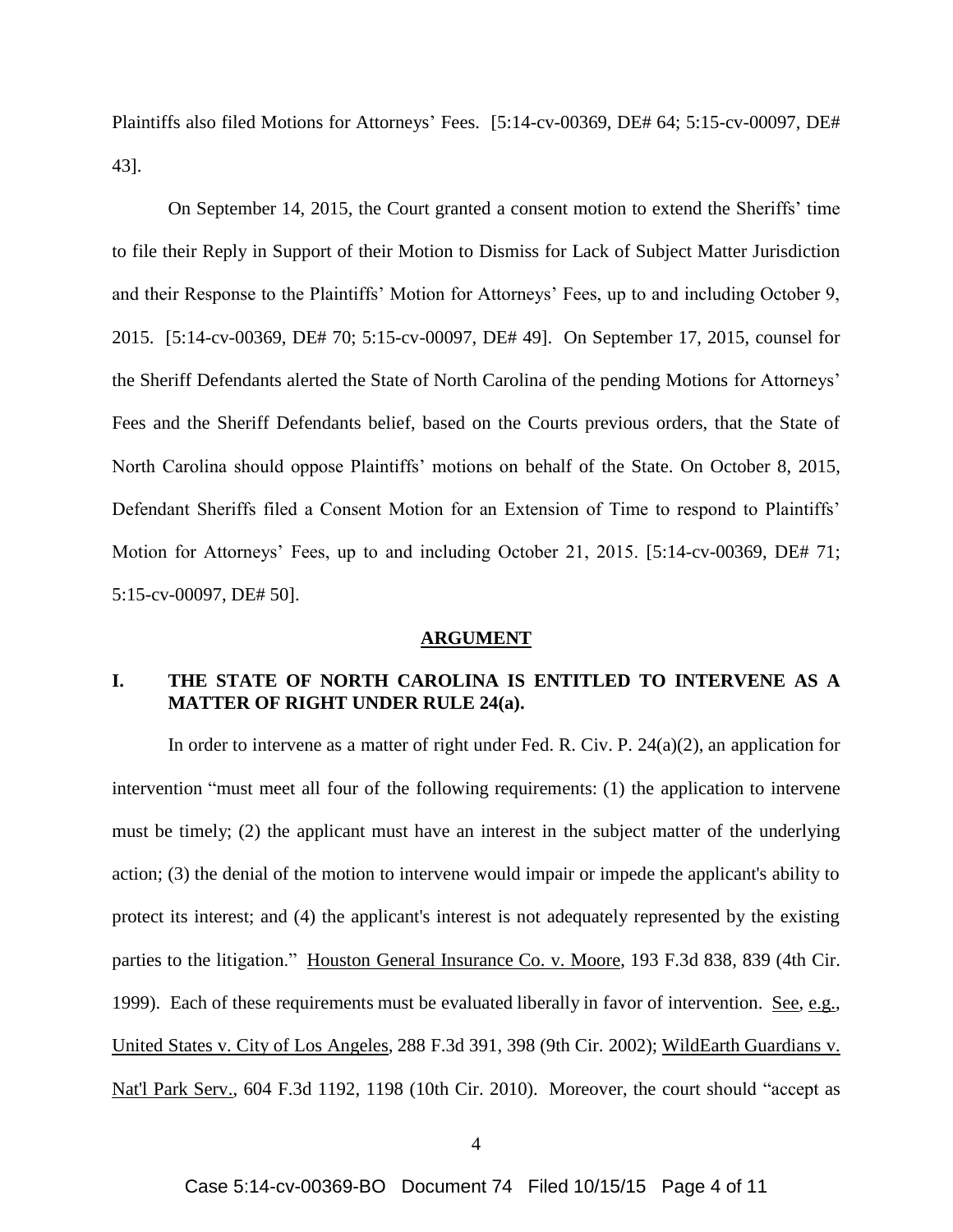true the nonconclusory allegations made in support of an intervention motion." Southwest Ctr. for Biological Diversity v. Berg, 268 F.3d 810, 819 (9th Cir. 2001); Reich v. ABC/York–Estes Corp., 64 F.3d 316, 321 (7th Cir.1995); Chesapeake Bay Found. v. Am. Recovery Co., 769 F.2d 207, 209 n.\* (4th Cir. 1985). Proposed Intervenors satisfy all four requirements for intervention as of right.

### **A. Proposed Intervenors Have Timely Filed This Motion.**

Given the above described procedural chronology, the State's proposed intervention should not be barred as being untimely, as the application of Rule  $24(a)(2)$  should contemplate that "the timeliness requirement ... should not be as strictly enforced as in a case where intervention is only permissive." Brink v. DaLesio, 667 F.2d 420, 428 (4th Cir.1981); Wright v. Krispy Kreme Doughnuts, Inc., 231 F.R.D. 475, 477 (M.D.N.C. 2005). Several factors determine whether an application is timely: "how far the suit has progressed, the prejudice that delay might cause other parties, and the reason for the tardiness in moving to intervene." Scardelletti v. Debarr, 265 F.3d 195, 203 (4th Cir. 2001), rev'd on other grounds, Devlin v. Scardelletti, 536 U.S. 1 (2002).

Plaintiffs' filed their Motion for Attorneys' Fees on August 28, 2015. [5:14-cv-00369, DE# 64; 5:15-cv-00097, DE# 43]. On September 17, 2015, the Sheriff Defendants sent correspondence to the proposed intervenor indicating their belief they were not responsible to defend plaintiffs' claim for fees and costs, or ultimately pay any possible award of fees. Consequently, the proposed intervention by the State is an endeavor to ensure proper representation and protection of State fiscal resources, even though the State is not a party to this action. The proposed intervention is for the limited purposes of contesting attorneys' fees, there exists no prejudice to any party, and the Court should deem the State's efforts as timely.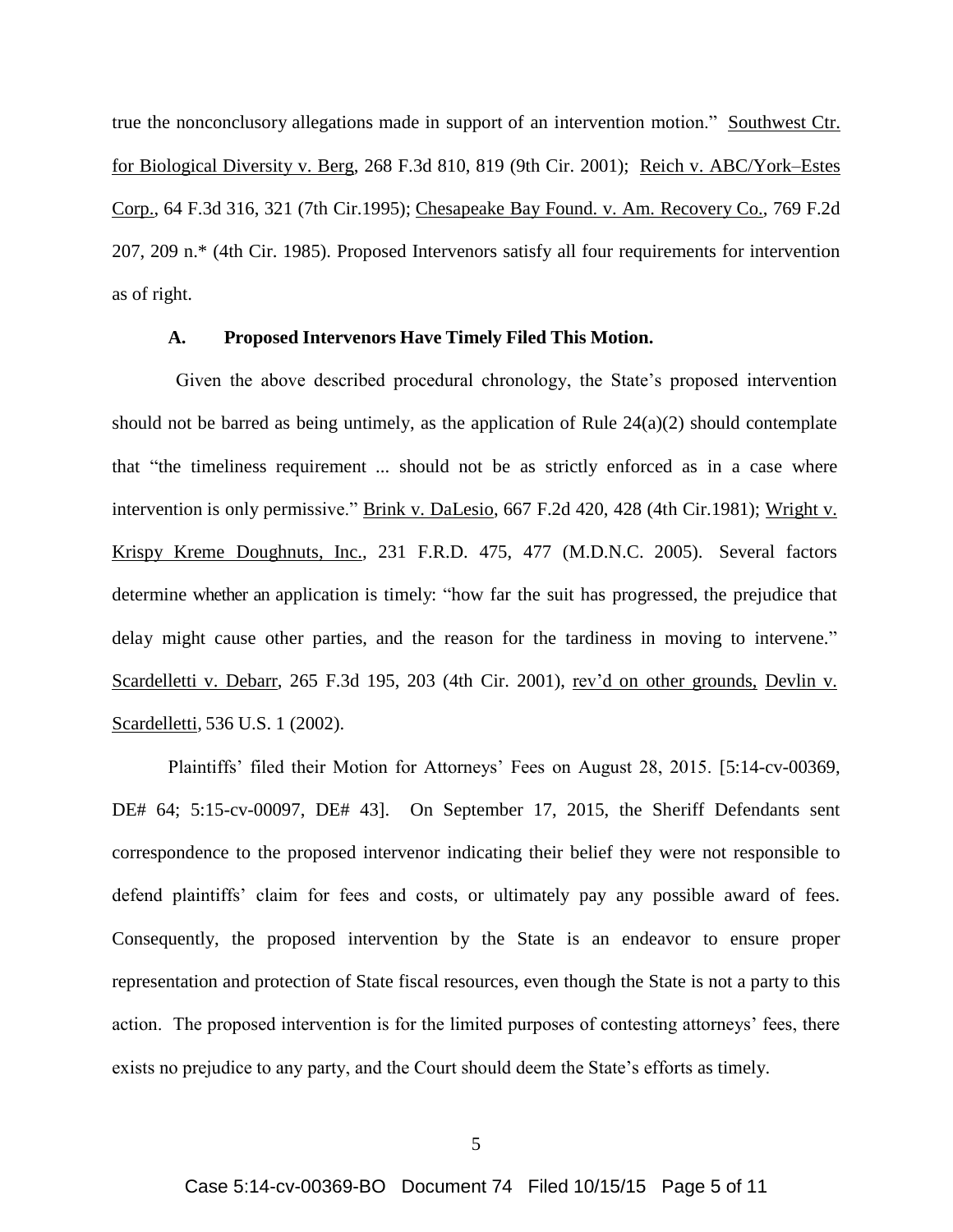### **B. The State's Significant Protectable Interests.**

 The proposed intervenor has a direct and substantial interest in defending North Carolina financial interests, and in this context, is responsible for the preservation of tax-payer resources. The denial of this motion to intervene will deny the State the opportunity to ensure that its fiscal resources are not inappropriately expended. Moreover, Rule 24's advisory committee notes provide that '[i]f an absentee would be substantially affected in a practical sense by the determination made in an action, he should, as a general rule, be entitled to intervene." Fed. R. Civ. P. 24 advisory committee's notes. This Court, in its order granting Defendants McCrory, Cooper and Perry's Motion to Dismiss held that the Defendant Sheriffs are the agents of the State for the purposes of the litigation and that any award or attorney fees and costs will be paid by the State. The Sheriffs have requested that the State protect its financial interests in this matter and the State is obligated to contest the Plaintiffs request for attorneys' fees. In that regard, there can be little argument that the significant protectable interest in the State's fiscal resources will be directly and negatively impacted if the Court were to deny the present motion to intervene.

### **C. At Present, the State's Interest in Contesting Plaintiffs' Motion For Attorneys' Fees Is Not Adequately Represented.**

The State's "burden of showing an inadequacy of representation is minimal." Commonwealth of Virginia v. Westinghouse Elec. Corp., 542 F.2d 214, 216 (4th Cir. 1976) (citing Trbovich v. United Mine Workers, 404 U.S. 528, 538 n.10 (1971). "The requirement of the Rule is satisfied if the applicant shows that representation of his interest 'may be' inadequate." Trbovich, 404 U.S. at 540 (citing 3B J. Moore, Federal Practice 24.09—1 (4) (1969)).

In making this determination, courts consider the following three factors: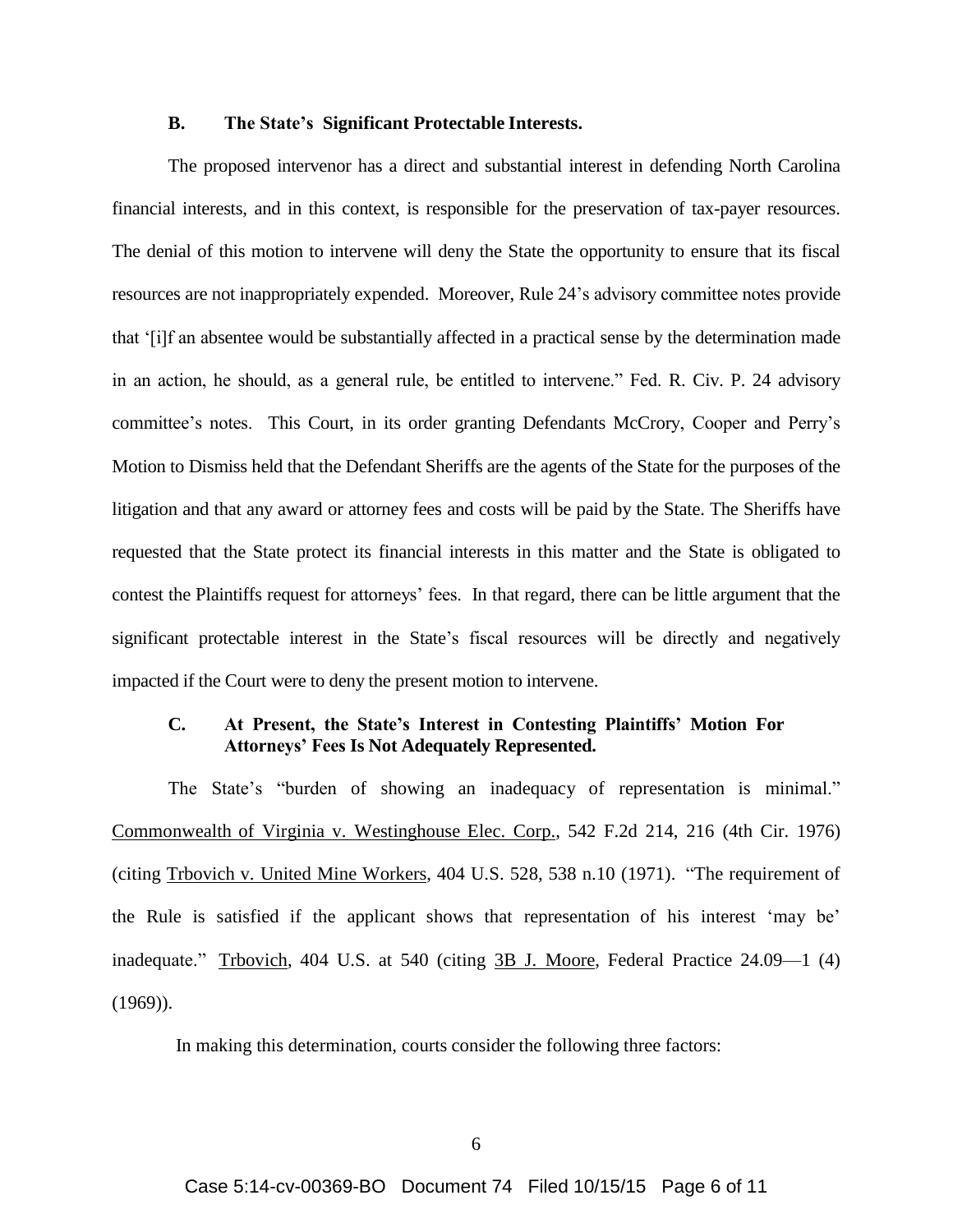(1) Whether the interest of a present party is such that it will undoubtedly make all the intervenor's arguments; (2) whether the present party is capable and willing to make such arguments; and (3) whether the would-be intervenor would offer any necessary element to the proceedings that other patties would neglect.

Southwest Ctr., 268 F.3d at 822. As discussed *supra,* the Sheriff Defendants, based on this court's previous orders, believe the responsibility of contesting Plaintiffs' claim for attorneys' fees rests with the State of North Carolina, and that counsel for the Sheriffs is not obligated to oppose Plaintiffs' motion. Consequently, absent intervention, the State's interests in protecting tax-payer resources will not be adequately represented.

# **II. ALTERNATIVELY, THE STATE SHOULD BE GRANTED PERMISSIVE INTERVENTION.**

Courts have broad discretion to grant permissive intervention under Fed. R. Civ. P. 24(b). Unlike intervention as of right, a significantly protectable interest is not required for permissive intervention. Indeed, all that is required is that the application for intervention be timely and that the applicant's claim or defense, and the main action, have a question of law or question of fact in common. Scardelletti, 265 F.3d at 202. The State meets each of these requirements, and it possesses a significantly protectable interest.

First, for the reasons set out in Section I.A above this motion is timely. Although the Fourth Circuit has held that "the timeliness requirement of Rule 24 should not be as strictly enforced [for intervention as of right] as in a case where intervention is only permissive," Scardelletti, 265 F.3d at 203 (quoting Brink, 667 F.2d at 428), it applies the same set of factors as an inquiry into timeliness for both intervention of right under Rule  $24(a)(2)$  and permissive intervention under Rule 24(b)(2), Alt v U.S. E.P.A., 758 F.3d 588, 591 ( $4^{\text{th}}$  Cir. 2014).

Second, Proposed Intervenor's request is for the limited purpose of contesting Plaintiffs' attorneys' fees request. The questions of law and fact are common with all the defendants, and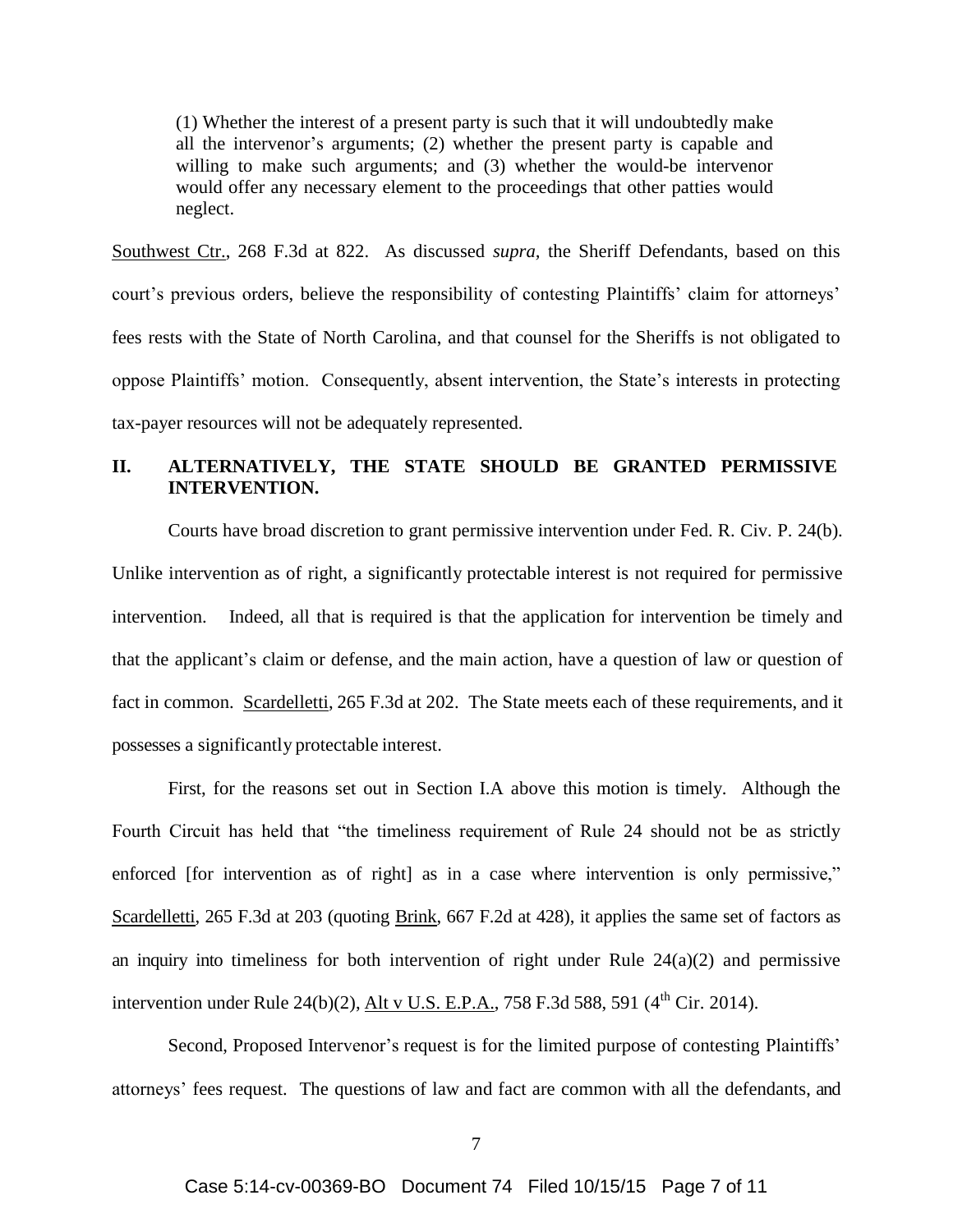there will be no prejudice to Plaintiffs. The State therefore meets the requirements for permissive intervention

Rule 24(c) of the Federal Rules of Civil Procedure provides that a motion to intervene "must state the grounds for intervention and be accompanied by a pleading that sets out the claim or defense for which intervention is sought." Fed. R. Civ. P. 24(c). As the Fourth Circuit has recognized, however, it is not strictly necessary to submit a formal pleading in support of a motion to intervene. Rather, Rule 24(c) is satisfied by a motion to intervene which clearly spells out the intervenor's position on the subject matter of the litigation. Spring Constr. Co. v. Harris, 614 F.2d 374, 376-77 (4th Cir. 1980);see also, United States v. Metro. St. Louis Sewer Dist., 569 F.3d 829, 834 (8th Cir. 2009) ("[T]he statement of interest satisfie[d] Rule 24(c) because it provide[d] sufficient notice to the court and the parties of [the intervenor's] interests."); Beckman Indus. v. Int'l Ins. Co., 966 F.2d 470, 474 (9th Cir. 1992) ("Courts . . . have approved intervention motions without a pleading where the court was otherwise apprised on the grounds for the motion."); Piambino v. Bailey, 757 F.2d 1112, 1121 (11th Cir. 1985)("[The intervenor] satisfied Rule 24(c)'s separate pleading requirement because his motion to intervene, and the accompanying papers, clearly spelled out his position on the propriety of the injunction. An additional 'pleading,' which merely replicated these documents, would have been surplusage.").

In this Memorandum in Support if the Motion to Intervene, the State has described with particularity the limited purpose of the request to intervene to contest the Plaintiffs' Motions for Attorneys' Fees. The underlying issues in the litigation are, for all intent and purposes, resolved. [5:14-cv-00369, DE # 66; 5:15-cv-00097, DE # 45]. The Plaintiffs' Motions for Attorneys' Fees specifically raise the attorneys' fees requirements pursuant to 42 U.S.C. § 1988, namely whether Plaintiffs are the "prevailing party", whether the amount, if any, of the fees award is reasonable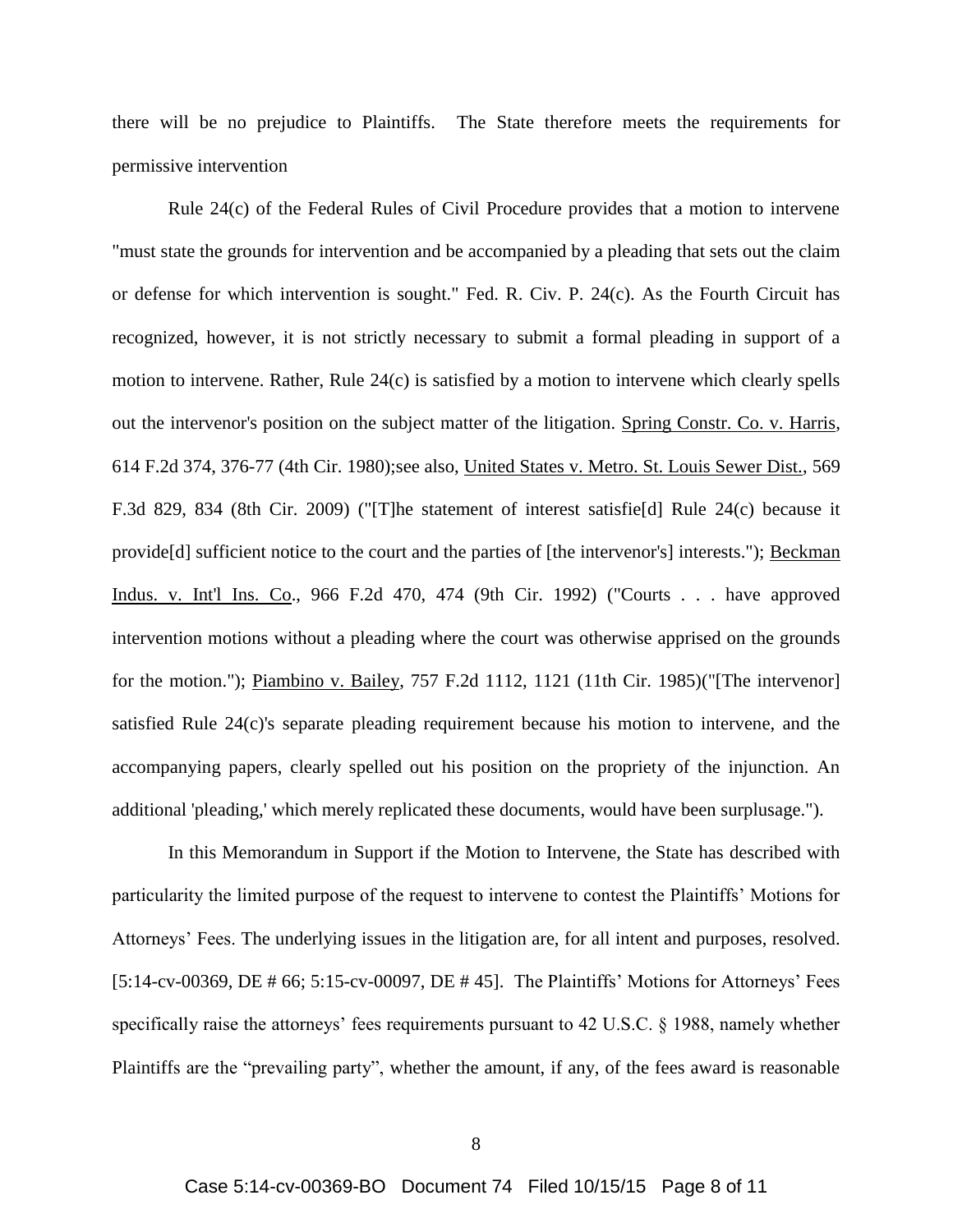and the party responsible for any fees. The State has described herein the basis for the intervention with sufficient specificity to provide sufficient notice to the court and all parties of the intervenor's interests.

### **III. THE STATE SHOULD BE GRANTED AN EXTENSION OF TIME TO RESPOND TO PLAINTIFFS' MOTION FOR ATTORNEYS' FEES.**

Pursuant to Rule 6(b) of the Federal Rules of Civil Procedure, the court may for good cause shown extend the time to respond to a motion. Fed. R. Civ. P. 6 (2015). LCvR 6.1 allows the court to grant a motion for extension of time to a party who has consulted with the opposition, and for good cause shown. The parties to this action have been consulted, with the Defendant Sheriffs consenting to the requested extension. Plaintiffs have chosen not to offer their consent to the State's proposed extension.

The State respectfully requests the Court allow up to and including 21 days following the Court's entry of an Order of intervention for the State to respond in opposition to Plaintiffs' Motion for Attorneys' Fees. The undersigned-not previously involved in this matter- requires the extension of time to properly prepare an opposition to both Motions for Attorneys' Fees, including the nature and extent of the work both Plaintiffs' counsel preformed, and a review of all pleadings, especially the numerous Motions for Extension of Time sought by Plaintiffs, and the duplicative nature of the companion cases. In addition, the undersigned is currently in the last stages of formalizing the settlement of a large class action lawsuit pending before this court.

The State does not request any delay or extension regarding any other issues in this matter including the Defendant Sheriffs' Motion for Lack of Subject Matter Jurisdiction which may be dispositive of the underlying issues: the only remaining issue is Plaintiffs' claim for attorneys' fees. These issues are normally decided after the matter is resolved, and Plaintiffs will not be prejudiced by a limited delay.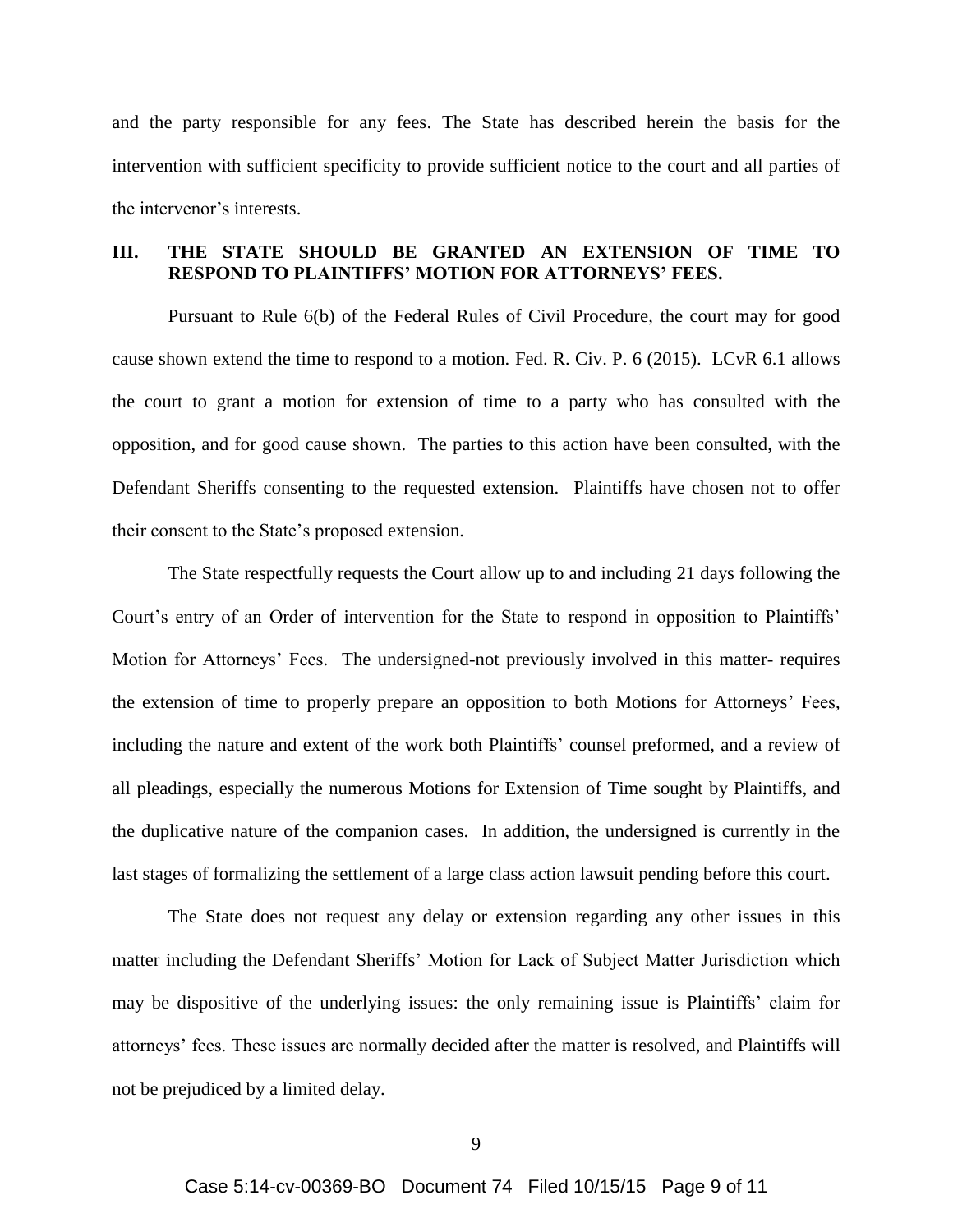WHEREFORE, the State of North Carolina respectfully requests that the Court enter an order allowing the State to intervene for the limited purpose of contesting Plaintiffs' Motion for Attorneys' Fees, and enter an order extending the time for the State to file their Response to the Plaintiffs' Motion for Attorneys' Fees, up to and including 21 days after entry of the Order granting intervention.

Respectfully submitted the 15th day of October, 2015.

ROY COOPER Attorney General

/s/ Charles G. Whitehead Charles G. Whitehead Special Deputy Attorney General Carolina State Bar No. 39222 Email: cwhitehead@ncdoj.gov N.C. Department of Justice Post Office Box 629 Raleigh, North Carolina 27602-0629 Telephone: (919) 716-6840 Facsimile: (919) 716-6758 *Counsel for State of North Carolina*